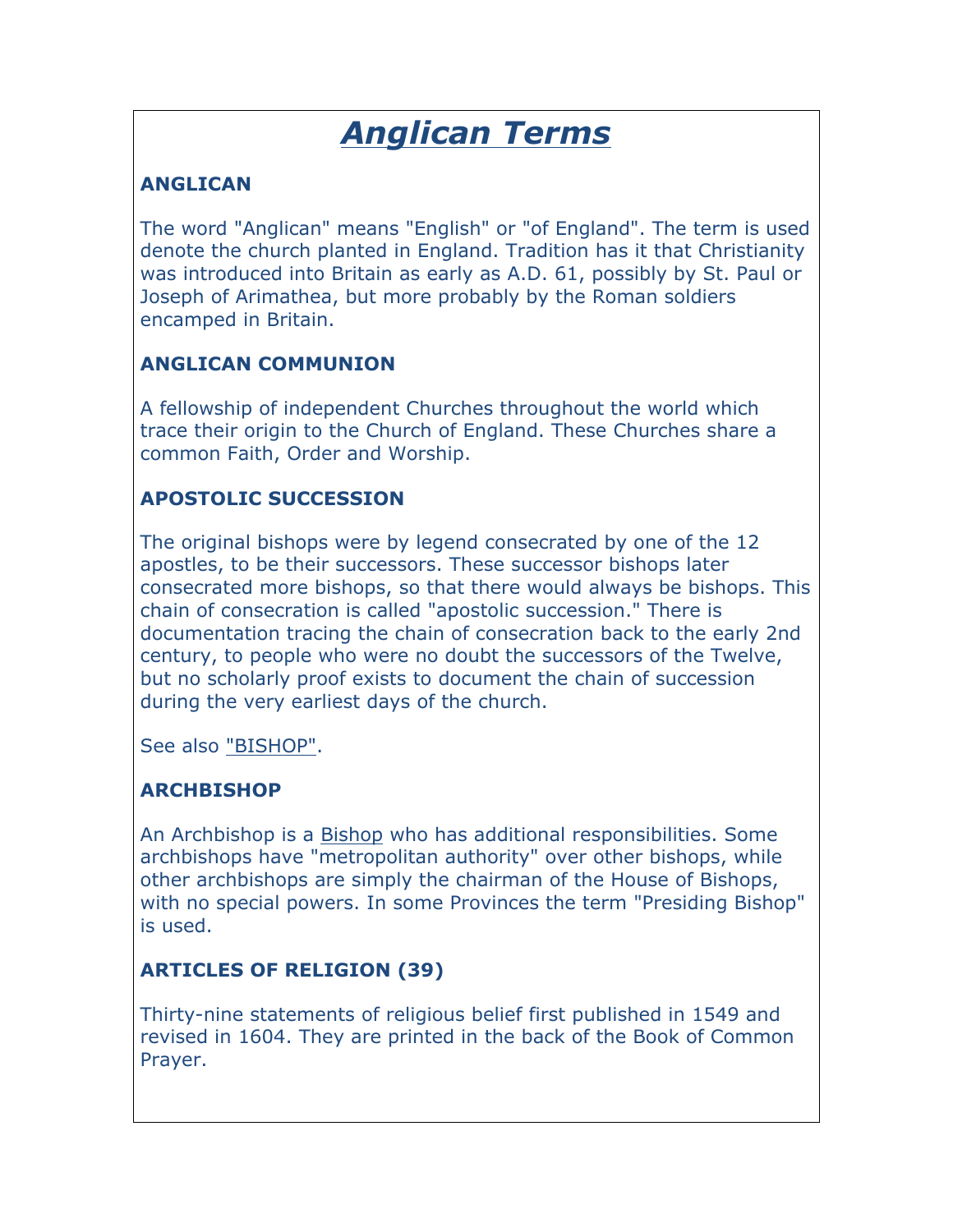## **AUTONOMOUS CHURCH**

An autonomous church is a church that governs itself. The Anglican Communion consists of a number of autonomous churches, most of which are associated with specific countries and are therefore often called "national churches."

## **BISHOP**

A Bishop is a successor to one of the Twelve Apostles, who has been consecrated by other Bishops. The unbroken chain of consecration of Bishops reaching back to the Twelve is called Apostolic Succession. The word "Episcopal" is derived from the Greek word for "Bishop", which is Episcopos. The phrase "epi skopos" in Greek means "over sight." In Latin it became "episcopus", in Old English it was "biscop", which came to be pronounced "bishop" and later spelled that way too.

## **BOOK OF COMMON PRAYER**

The Book of Common Prayer is the primary source of worship material and liturgy in the Anglican church. The first Book of Common Prayer was compiled in 1549 by Archbishop Thomas Cranmer. It was revised in 1552, with subsequent minor revisions in 1559, 1604, and 1662. The 1662 BCP, which remains the official Prayer Book of the Church of England, is the basis of Prayer Books adopted by national church throughout the world, including the American Prayer Book of 1928. See http://justus.anglican.org/resources/bcp/1928/BCP\_1928.htm for more information.

# **CANON**

A Canon, in the singular, is either a law or rule (see below) or a person. A person referred to as a Canon may be a member of a chapter or college of priests, typically the chapter of a cathedral. It is sometimes used as an honorary title bestowed on a person who is not a priest but who does faithful work in support of the church.

# **CANONS**

The *canons* of the church are its laws or rules.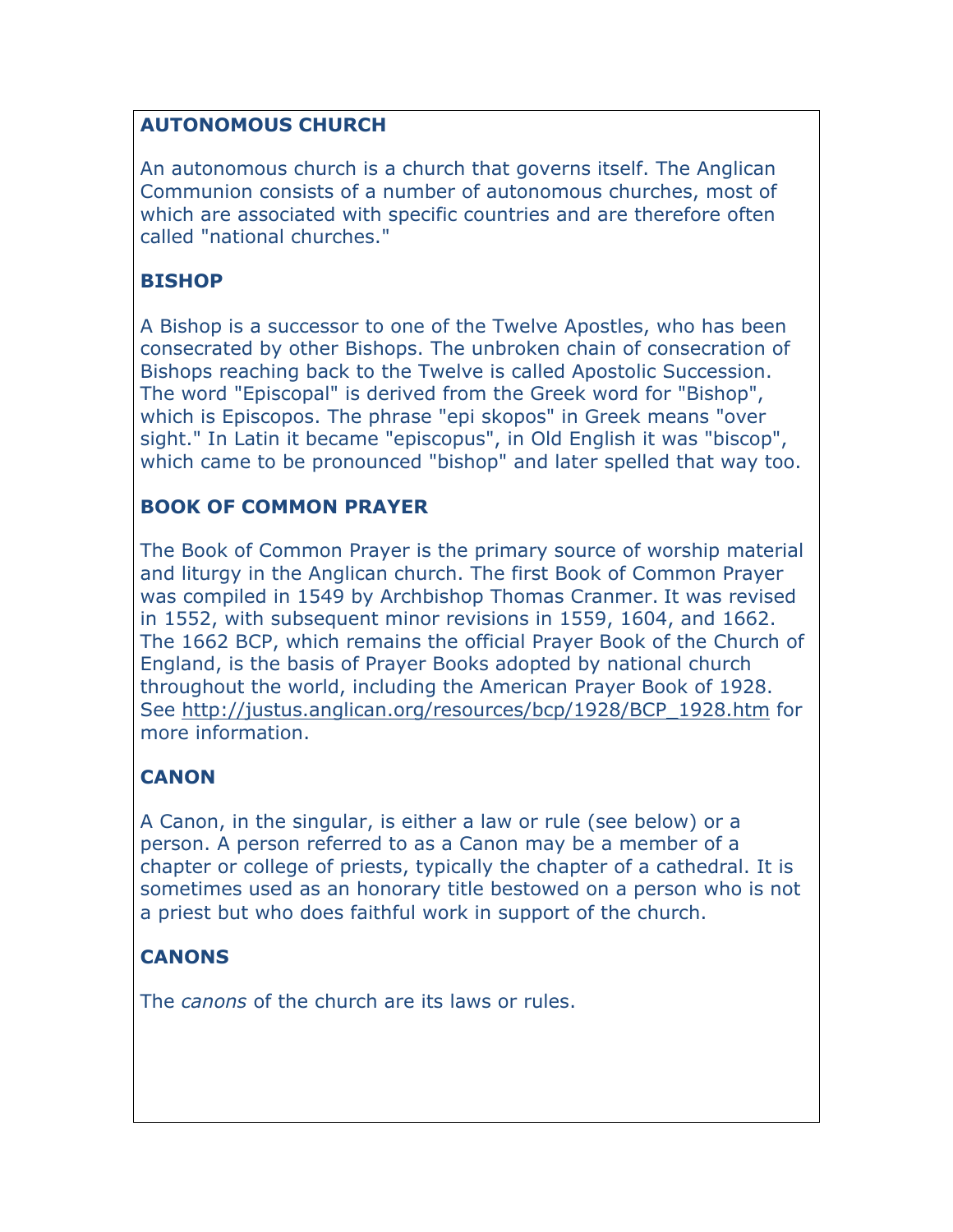#### **CATHEDRAL**

A Cathedral is a Church that is the home church, or "see", of the bishop of a diocese. Cathedrals are usually administered by a priest who is referred to as the Dean of that Cathedral. In some places the Dean of a Cathedral is known instead as its Provost.

A Cathedral is the church that contains the official stall or seat of the diocesan bishop. This stall is called the *throne* or *cathedra*, from which derives the adjective "cathedral" as in "cathedral church", which later in common usage became a noun.

## **CHURCH OF ENGLAND, THE**

The Established Church of the English nation. The origins of Christianity in England are lost in antiquity. It has a continuous history since the third century. The See of Canterbury was founded by Augustine in 596.

## **COLLECT FOR THE DAY**

A short prayer appropriate to the day of the Church Year and one which "collects" or sums up the thought of the Day or Season. It is said in the Holy Communion service in connection with the reading of the Epistles and the Gospel and also in Morning and Evening Prayer and other services of the Prayer Book.

## **COMMUNION**

The word "Communion" has two different but related meanings here. The most common meaning is as the name of the Christian sacramental meal, equivalent to the Lord's Supper; often called *eucharist*. The second meaning is as part of the phrase Anglican Communion. The link between these two meanings of the word is that in order to be "in communion with" someone you must be willing to share communion with them.

# **CURATE**

A curate is an assistant to the person in charge of a parish, which person is normally a vicar or rector or priest-in-charge.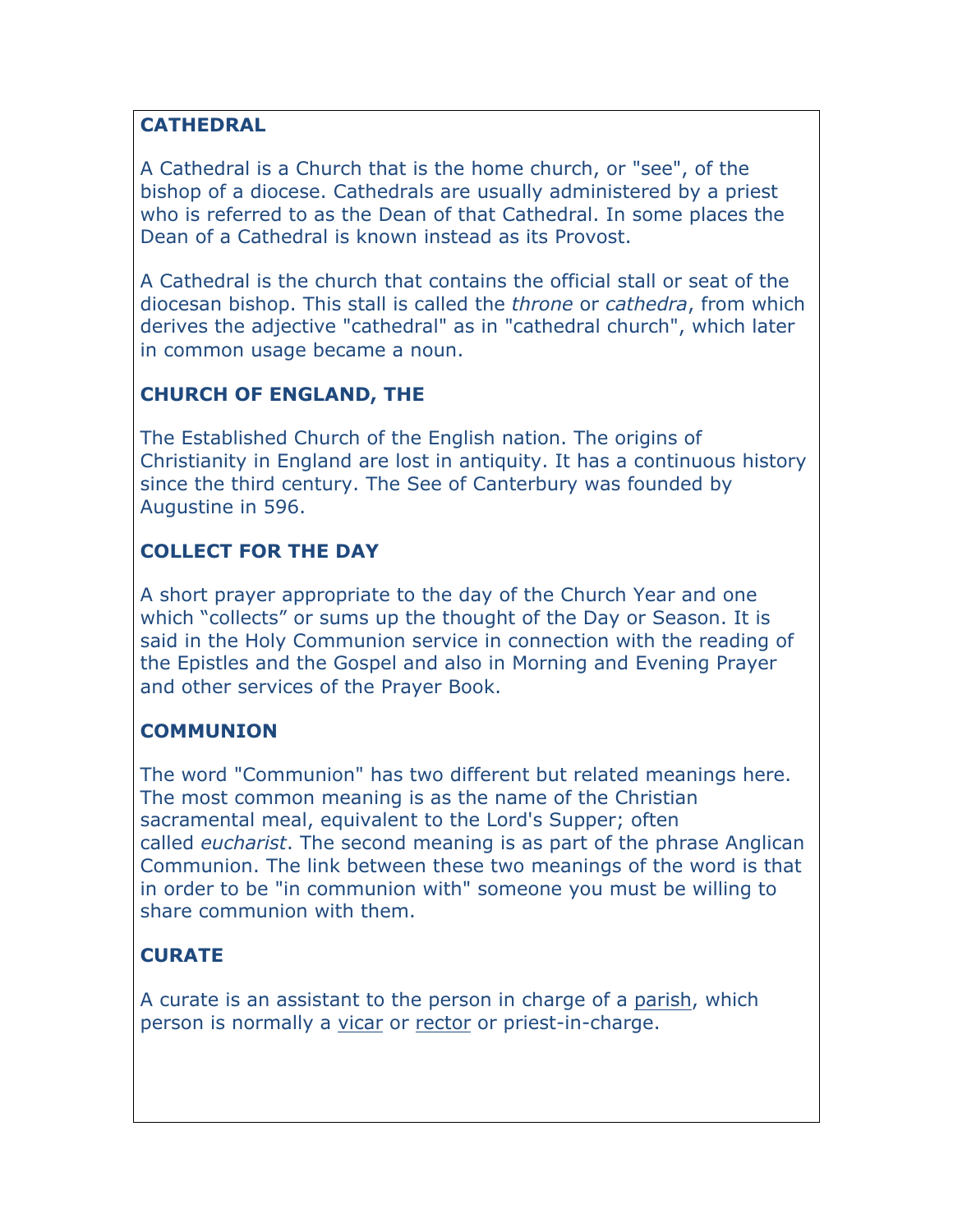## **DEACON**

The first of three Sacred Orders of ministry. The word comes from the Greek and means "servant". A Perpetual Deacon is one who does not expect to be advanced to the office of Presbyter (Priest).

## **DEANERY**

A deanery is an organizational unit that is larger than a parish and smaller than a diocese. Not every diocese is divided into deaneries, but some are. If a diocese has more than one bishop, sometimes each bishop is responsible for a separate deanery.

## **DIOCESE**

A geographic area which is under the charge of Bishop. Parish churches go together to form a diocese.

## **EPISCOPAL**

At it most basic level, *Episcopal* refers to a church that has bishops or overseers. After the 1776 war of independence from England, the US got its first bishop, but he was consecrated in Scotland for various reasons. The Scottish church was at that time generally known as Episcopalian. Because any word that reminded people of England was unpopular in the U.S. at the time, the Anglican Church in America was called "Episcopal" after the Scottish usage. The full name adopted in 1789 was "Protestant Episcopal", "Protestant" to distinguish it from the Roman Catholic Church, "Episcopal" from various religious bodies having other forms of church government.

In more recent time, a number of U.S. Episcopalians have begun to referring to themselves as Anglicans in order to show solidarity with orthodox and Bible believing Churchman around the globe.

#### **EPISTLE SIDE**

That side of the Holy Table (Altar) from which the Epistle is read at Holy Communion, namely, the left of the Priest as he faces the congregation.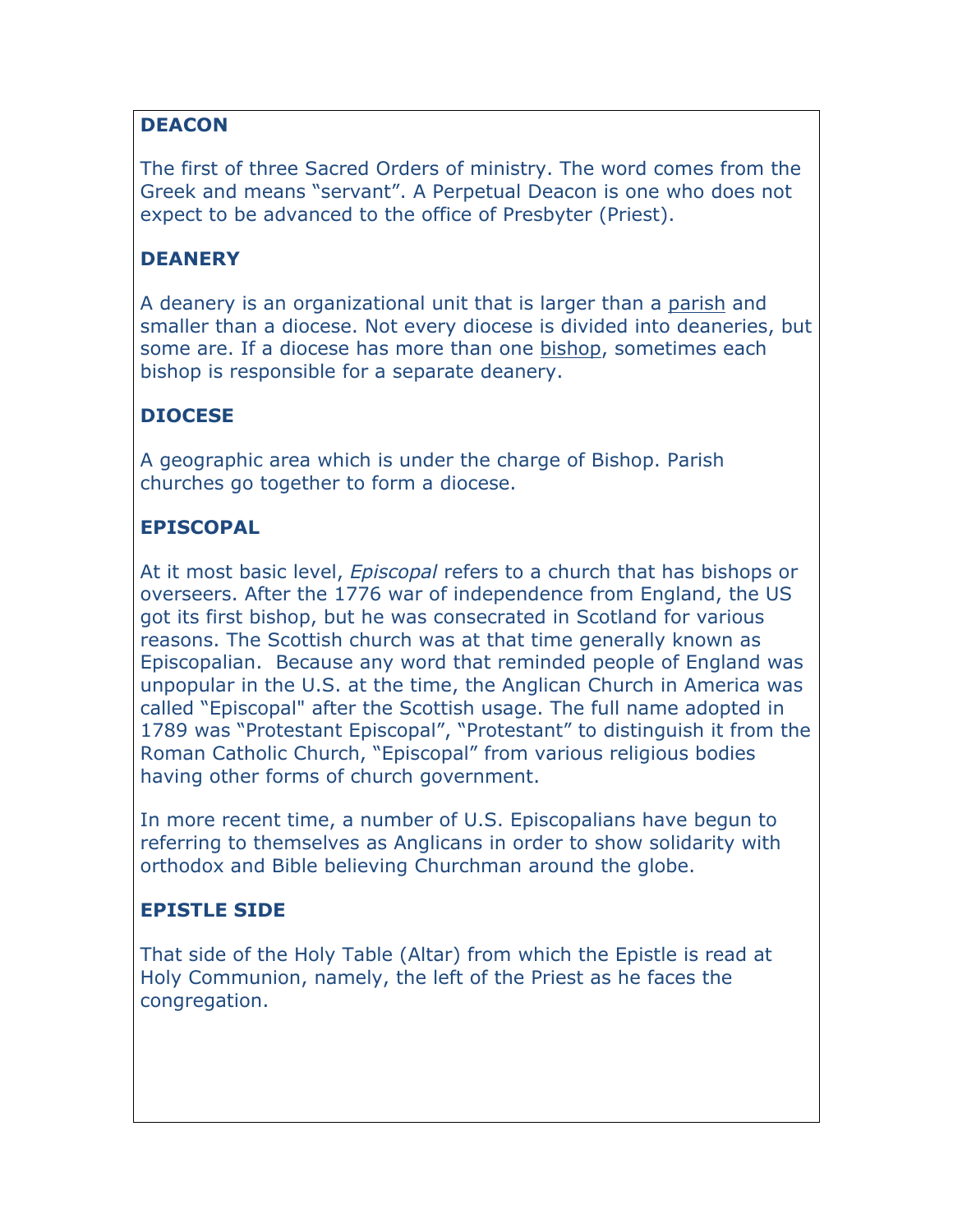## **EUCHARIST**

Coming from a Greek word meaning "thanksgiving", *Eucharist* is another name for the meal ordained by Christ on the night before his crucifixion. Other names include: the Lord's Supper, and Holy Communion; it is also known as the Divine Liturgy, and the Mass.

#### **GAFCON**

The GAFCON movement is a global family of authentic Anglicans standing together to retain and restore the Bible to the heart of the Anglican Communion. The first Global Anglican Future Conference (GAFCON) was held in 2008 in Jerusalem. Over 1,300 delegates from 38 nations and 27 Provinces of the Anglican Communion were present. The Jerusalem Statement and Declaration was produced at this meeting. (https://www.gafcon.org)

See also "JERUSALEM STATEMENT AND DECLARATION".

## **GENERAL CONVENTION**

A meeting of lay and clerical delegates of a national church at which church business is conducted.

# **GENERAL SYNOD**

In some provinces or national churches, "General Synod" is used in place of General Convention.

## **GOSPEL SIDE**

That side of the Holy Table (Altar) from which the Gospel is read at Holy Communion, namely, the right of the Priest as he faces the congregation.

## **GUILD**

As used in connection with the Church, a group of people organized to do some special kind of local work – as an Altar Guild or a sewing guild.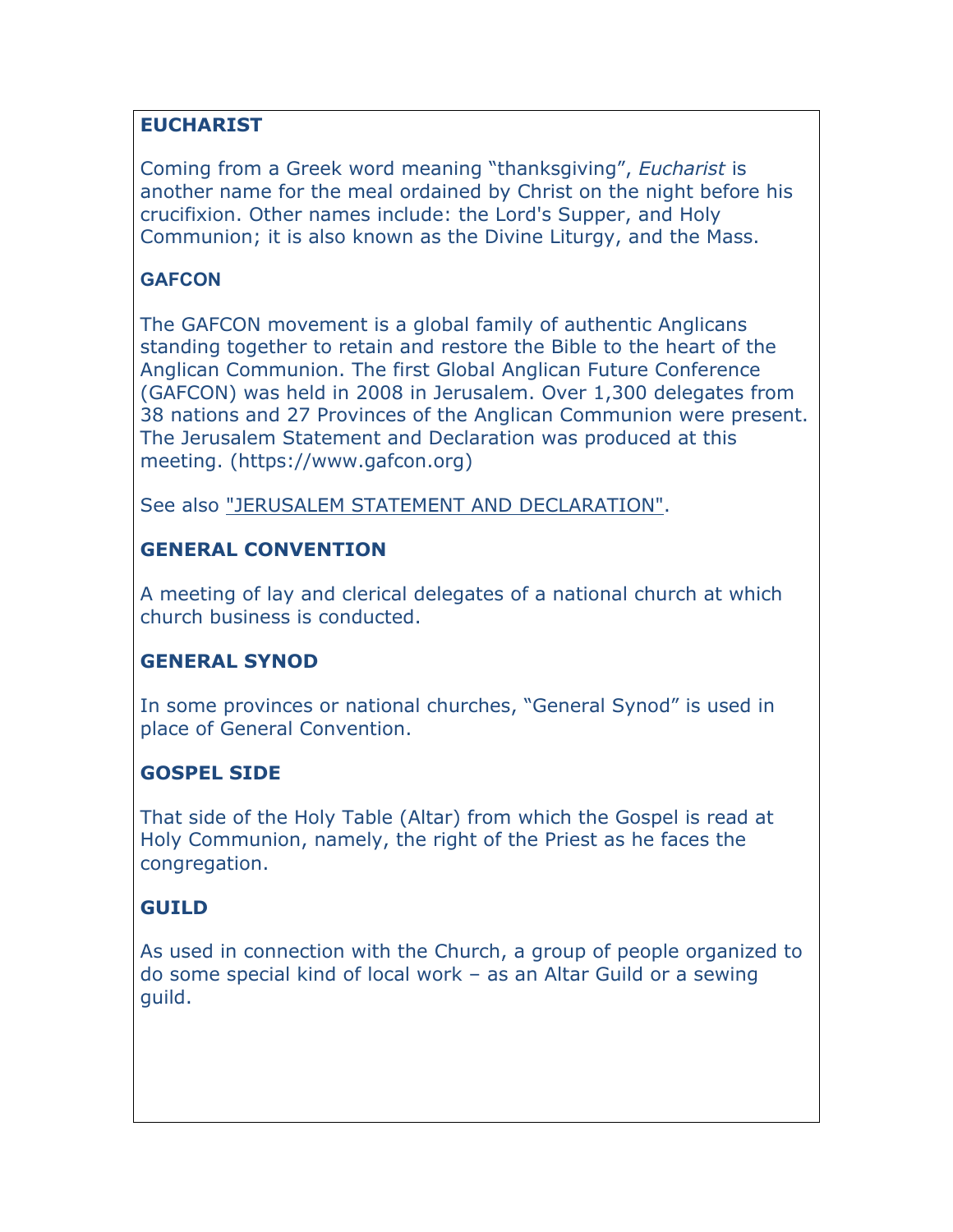## **HOLY ORDERS**

The term "holy orders" is a way of referring to ordination: an ordained person such as a priest or deacon is spoken of as "being in holy orders," meaning that the person has received the laying-on of hands and has been admitted (by a bishop) into one of the levels of ordination (ministries).

## **JERUSALEM STATEMENT AND DECLARATION**

A statement produced at the 2008 GAFCON Conference setting forth principles for a unified and renewed Anglican family. For the complete text: https://www.gafcon.org/resources/the-complete-jerusalemstatement.

# **LAMBETH**

Since 1190 the official London residence of the Archbishops of Canterbury. **Lambeth Conferences** are assemblies of the bishops of the Anglican Communion held about once every ten years. The first Lambeth Conference was held in 1867.

# **LAY**

From Greek for "people." Those members of the Church who are not in Holy Orders.

# **LAY READER**

A lay person who assists in divine services. A lay reader may read Morning and Evening Prayer excluding the Absolution for a congregation.

## **MISSION**

A congregation that is considerably supported by the Diocese or some parish church. The Bishop is the rector of a Mission. The mission clergy serve as his representatives.

## **NARTHEX**

A vestibule at the entrance of church.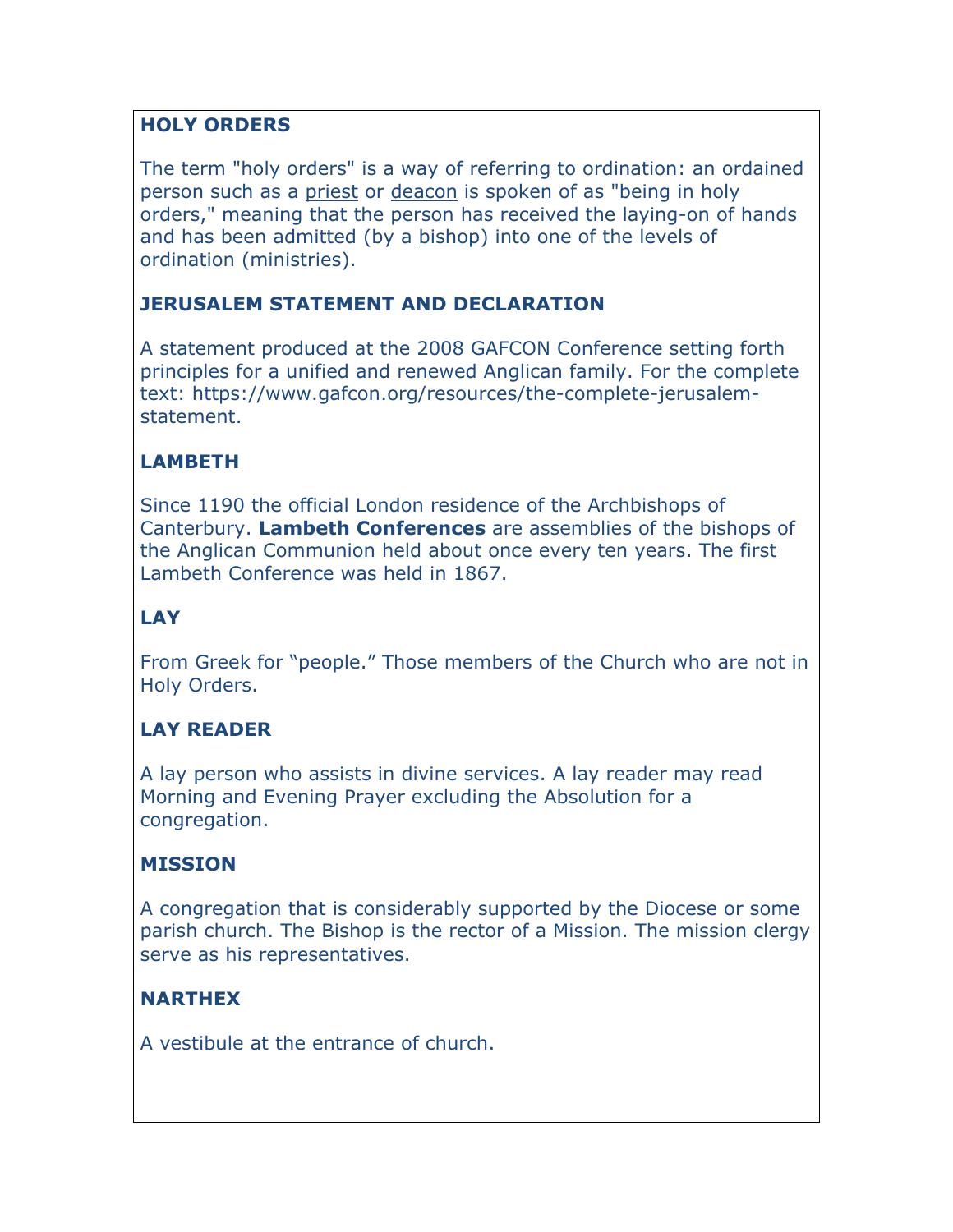# **NAVE (from L., Navis, "ship")**

The body of the Church building where the congregation sits.

## **ORDINATION**

The service of admission to holy Orders. The term "Consecration" is usually used of Ordination to the Episcopate.

# **PARISH**

A parish is the smallest unit of administration within the Anglican church. Most parishes have just one church, called the parish church. Parishes combine into dioceses.

## **PASCHAL CANDLE**

A large white candle placed in a large candlestick and lit on Easter Even and burned throughout the Great Forty Days of Eastertide. It is extinguished following reading of the Gospel on Ascension Day.

## **POSTULANT**

A man who has been accepted by the bishop for preparation for the ordained ministry.

# **PREACHING SCARF (TIPPET)**

A black scarf worn by the minister during Morning and Evening Prayer and at some other services.

# **PRIEST**

"Priest" is a shorten form of the word "Presbyter" or elder. Most priests exercise their ministry by serving as the rector of parish church or vicar of mission. A person becomes a priest by being ordained by a bishop. Priests typically train at a theological college or seminary.

# **PROPERS FOR THE DAY**

The Epistle and Gospel along with the Collect printed chronologically according to season and day in the Prayer Book.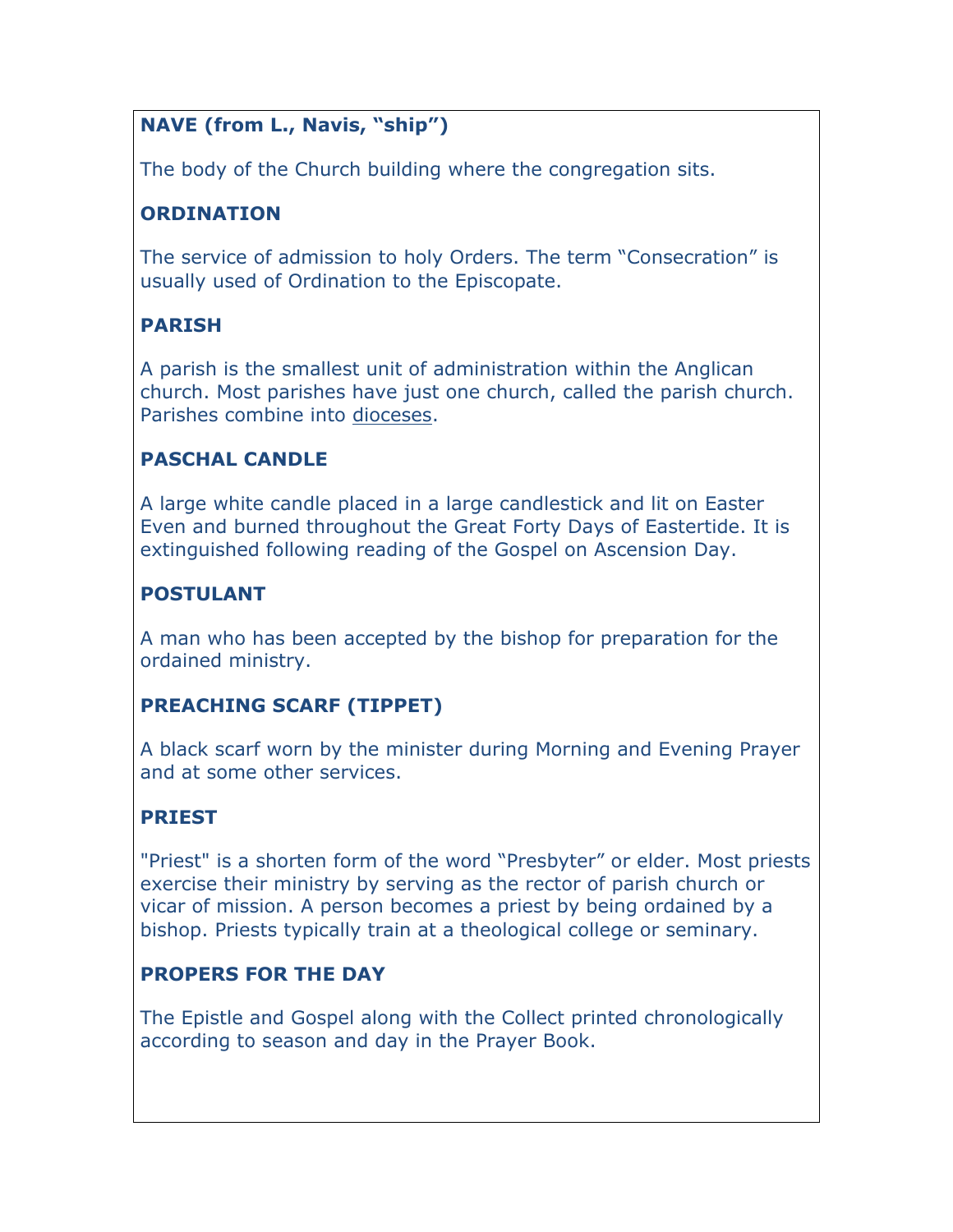## **PROVINCE**

A "Province" is an administrative division of the church that is bigger than a diocese. A *transnational province* is one that spans more than one country.

## **RECTOR**

A rector is a priest who is the spiritual leader of a parish church. In the U.S., one

## **RUBRIC (from L. for "red")**

A rule or direction as to the conduct of the services printed in the Prayer Book. Formerly these directions were printed in red. Now they usually are in italics.

## **SEASONS OF THE CHURCH YEAR**

The nine seasons of the Christian or Church Year are: (1) Advent, (2) Christmas, (3) Epiphany, (4) Pre-Lenten – Septuagesima, Sexagesima and Quinquagesima, (5) Lent, including Holy Week, (6) Eastertide, (7) Ascensiontide, (8) Whitsuntide, (9) Trintiytide.

## **SEXTON (from "Segestan," a contraction of "Sacristan")**

A lay officer of the Parish whose duties it is to open and shut the church buildings, keep them clean, ring the bell, etc., under the direction of the Rector.

## **STOLE**

A long band or scarf which is worn by a presbyter (priest) principally at Holy Communion. The color of the stole is according to the season of the Church Year.

## **SURPLICE**

The white, loose flowing garment with broad, full open sleeves worn by the Presbyters, Deacons and Lay Readers during the church services.

## **VERGER**

One who carries the verge or staff in procession. Today, one the principal duties of a verger is providing hospitality.